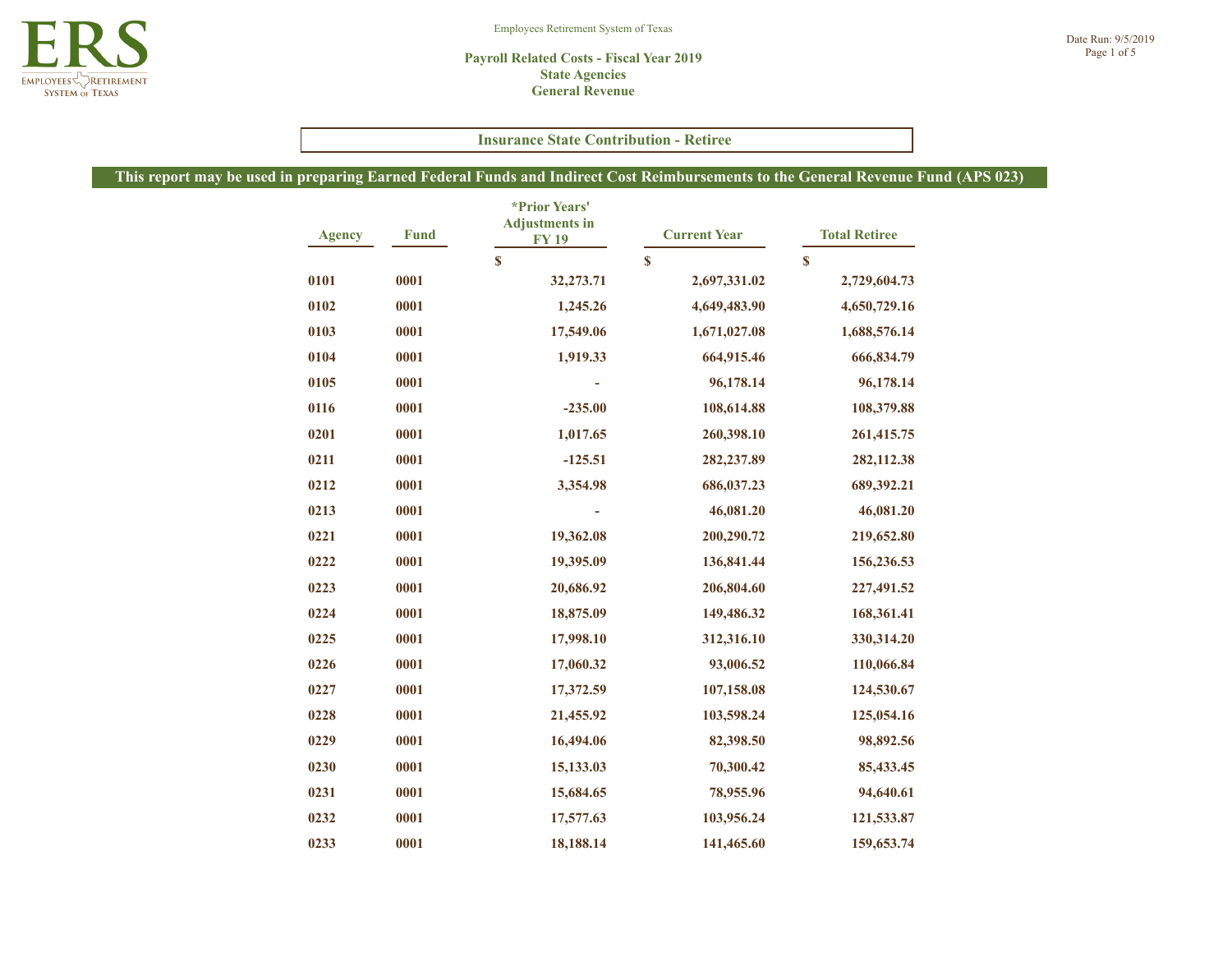#### **Payroll Related Costs - Fiscal Year 2019 State Agencies General Revenue**

#### **Insurance State Contribution - Retiree**

| <b>Agency</b> | <b>Fund</b> | *Prior Years'<br><b>Adjustments in</b><br><b>FY19</b><br>\$ | <b>Current Year</b> | <b>Total Retiree</b><br>\$ |
|---------------|-------------|-------------------------------------------------------------|---------------------|----------------------------|
|               |             |                                                             | \$                  |                            |
| 0234          | 0001        | 22,025.81                                                   | 171,088.46          | 193,114.27                 |
| 0241          | 0001        | 102,333.09                                                  | 5,764,968.62        | 5,867,301.71               |
| 0242          | 0001        |                                                             | 86,461.28           | 86,461.28                  |
| 0243          | 0001        |                                                             | 35,634.90           | 35,634.90                  |
| 0300          | 0001        | $-384.75$                                                   | 263,338.60          | 262,953.85                 |
| 0301          | 0001        | 4,631.51                                                    | 898,252.38          | 902,883.89                 |
| 0302          | 0001        | 45,087.64                                                   | 14,489,707.33       | 14,534,794.97              |
| 0303          | 0001        | $-119.64$                                                   | 2,788,805.48        | 2,788,685.84               |
| 0304          | 0001        | 29,077.77                                                   | 18,210,962.04       | 18,240,039.81              |
| 0305          | 0001        | 27,168.87                                                   | 959,186.72          | 986,355.59                 |
| 0306          | 0001        | 1,408.11                                                    | 709,285.45          | 710,693.56                 |
| 0307          | 0001        | 1,168.91                                                    | 1,211,477.36        | 1,212,646.27               |
| 0308          | 0001        | 2,627.18                                                    | 842,127.70          | 844,754.88                 |
| 0312          | 0001        | 468.79                                                      | 429,131.32          | 429,600.11                 |
| 0313          | 0001        | 2,117.84                                                    | 1,205,593.91        | 1,207,711.75               |
| 0320          | 0001        | 757,495.01                                                  | 3,702,313.21        | 4,459,808.22               |
| 0332          | 0001        | $-6,509.89$                                                 | 380,102.56          | 373,592.67                 |
| 0338          | 0001        |                                                             | 82,320.76           | 82,320.76                  |
| 0347          | 0001        | $-622.97$                                                   | 23,986.02           | 23,363.05                  |
| 0352          | 0001        |                                                             | 67,155.12           | 67,155.12                  |
| 0356          | 0001        |                                                             | 146,326.76          | 146,326.76                 |
| 0359          | 0001        | 169.61                                                      | 29,991.36           | 30,160.97                  |
| 0360          | 0001        | 2,680.62                                                    | 602,896.68          | 605,577.30                 |

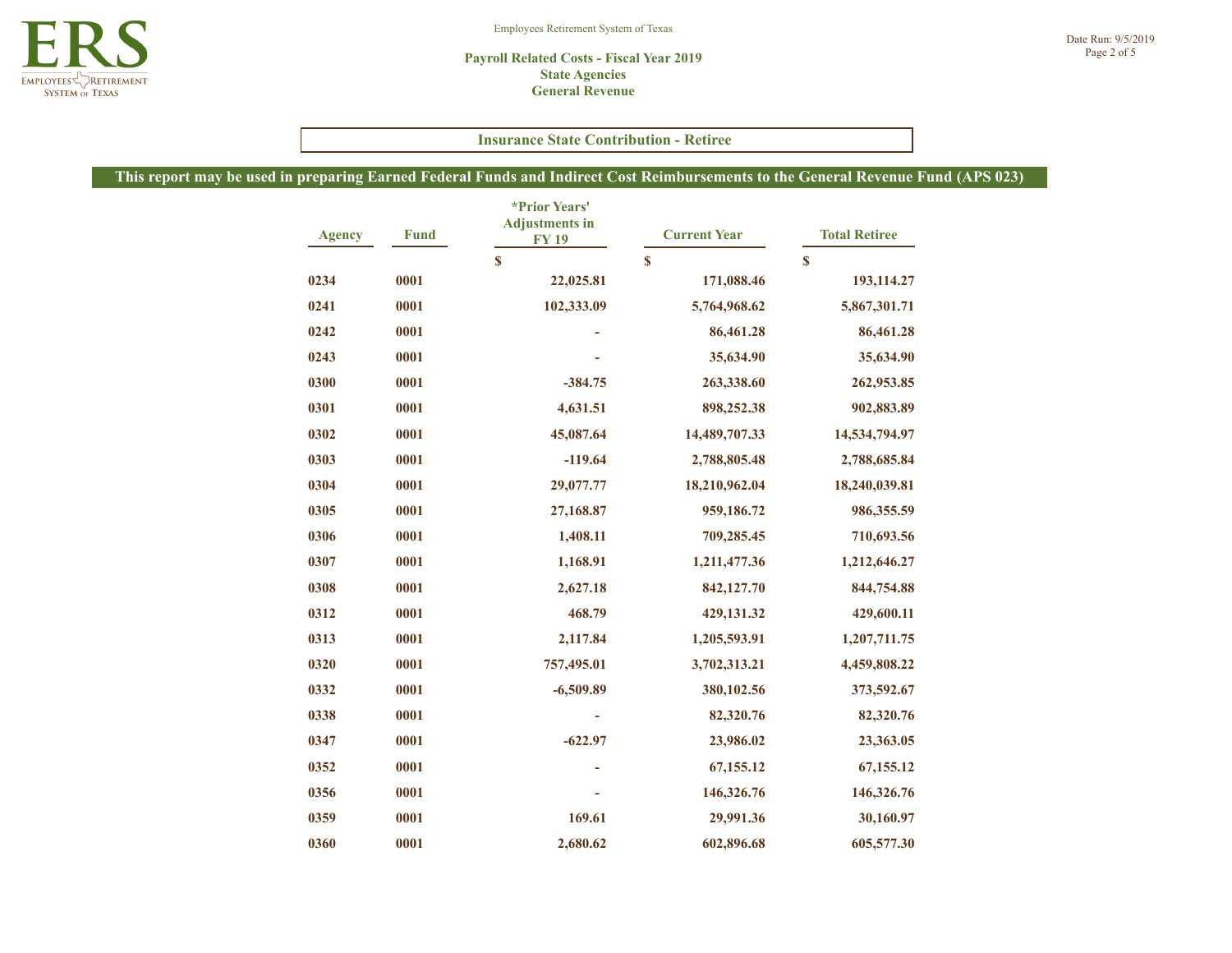#### Employees Retirement System of Texas

#### **Payroll Related Costs - Fiscal Year 2019 State Agencies General Revenue**

## **Insurance State Contribution - Retiree**

| <b>Agency</b> | <b>Fund</b> | *Prior Years'<br><b>Adjustments</b> in<br><b>FY19</b><br>\$ | <b>Current Year</b> | <b>Total Retiree</b> |
|---------------|-------------|-------------------------------------------------------------|---------------------|----------------------|
|               |             |                                                             | $\mathbf s$         | $\mathbf S$          |
| 0362          | 0001        | $-1,202,339.54$                                             |                     | $-1,202,339.54$      |
| 0401          | 0001        | $-11,755.12$                                                | 550,598.43          | 538,843.31           |
| 0403          | 0001        | 11,502.51                                                   | 1,484,745.30        | 1,496,247.81         |
| 0405          | 0001        | $-19,649.68$                                                | 46, 165, 779. 10    | 46, 146, 129. 42     |
| 0409          | 0001        | 226.15                                                      | 99,660.24           | 99,886.39            |
| 0411          | 0001        | $-8.53$                                                     | 310,477.04          | 310,468.51           |
| 0451          | 0001        | $-617.30$                                                   |                     | $-617.30$            |
| 0452          | 0001        | 783.81                                                      | 1,323,329.86        | 1,324,113.67         |
| 0454          | 0001        | 925,936.77                                                  | 40,753.91           | 966,690.68           |
| 0455          | 0001        | 2,431.96                                                    | 3,393,547.67        | 3,395,979.63         |
| 0456          | 0001        | $-37.22$                                                    | 230,941.62          | 230,904.40           |
| 0458          | 0001        | 3,904.40                                                    | 4,120,192.52        | 4,124,096.92         |
| 0464          | 0001        | 854.10                                                      | 44,087.92           | 44,942.02            |
| 0469          | 0001        | $-1,080.00$                                                 |                     | $-1,080.00$          |
| 0473          | 0001        | 52,164.62                                                   | 931,964.28          | 984,128.90           |
| 0475          | 0001        | $-116.90$                                                   | 59,378.26           | 59,261.36            |
| 0479          | 0001        | $-113.07$                                                   | 283,552.90          | 283,439.83           |
| 0481          | 0001        |                                                             | 7,497.84            | 7,497.84             |
| 0503          | 0001        | 990.17                                                      | 678,325.44          | 679,315.61           |
| 0504          | 0001        |                                                             | 143,826.66          | 143,826.66           |
| 0507          | 0001        |                                                             | 258,933.62          | 258,933.62           |
| 0508          | 0001        | 339.22                                                      | 40,353.20           | 40,692.42            |
| 0513          | 0001        | 1,440.00                                                    | 50,003.04           | 51,443.04            |

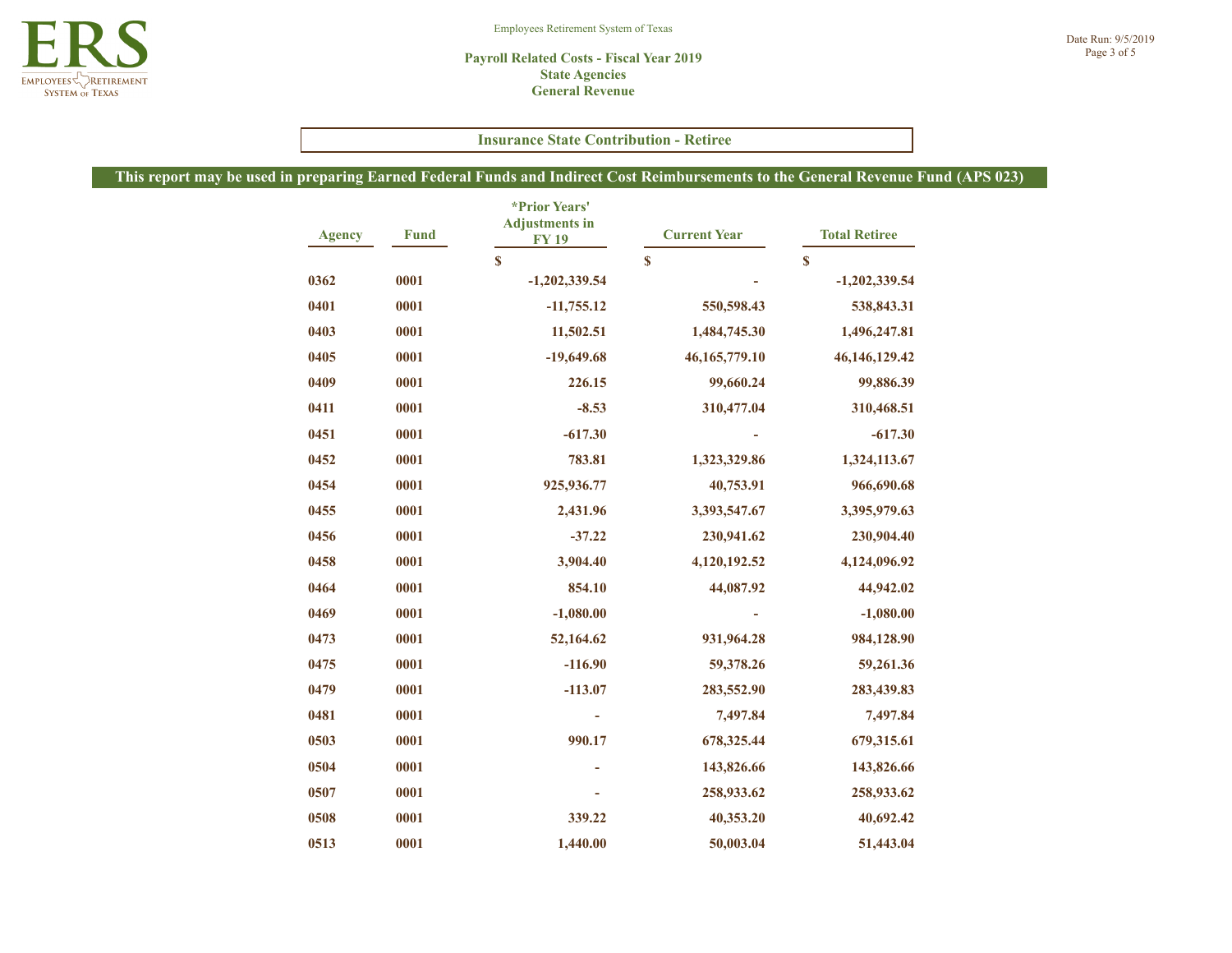#### Employees Retirement System of Texas

#### **Payroll Related Costs - Fiscal Year 2019 State Agencies General Revenue**

## **Insurance State Contribution - Retiree**

| <b>Agency</b> | <b>Fund</b> | *Prior Years'<br><b>Adjustments in</b><br><b>FY19</b><br>\$ | <b>Current Year</b> | <b>Total Retiree</b> |  |
|---------------|-------------|-------------------------------------------------------------|---------------------|----------------------|--|
|               |             |                                                             | $\mathbf s$         | $\mathbf S$          |  |
| 0514          | 0001        | $-129.57$                                                   | 29,652.60           | 29,523.03            |  |
| 0515          | 0001        | 866.95                                                      | 311,938.70          | 312,805.65           |  |
| 0520          | 0001        |                                                             | 67,966.44           | 67,966.44            |  |
| 0529          | 0001        | 312,764.65                                                  | 177,596,229.63      | 177,908,994.28       |  |
| 0530          | 0001        | 56,690.68                                                   | 26,611,355.32       | 26,668,046.00        |  |
| 0533          | 0001        | $-32.39$                                                    | 70,540.36           | 70,507.97            |  |
| 0537          | 0001        | $-3,339.96$                                                 | 28, 261, 157.88     | 28, 257, 817. 92     |  |
| 0551          | 0001        | 31,909.87                                                   | 4,259,695.06        | 4,291,604.93         |  |
| 0554          | 0001        | $-4.67$                                                     | 1,583,846.40        | 1,583,841.73         |  |
| 0578          | 0001        | 687.29                                                      | 69,044.06           | 69,731.35            |  |
| 0580          | 0001        | 2,462.20                                                    | 2,117,522.37        | 2,119,984.57         |  |
| 0582          | 0001        | $-12,749,636.01$                                            | 14,078,130.73       | 1,328,494.72         |  |
| 0592          | 0001        | 607.25                                                      | 195,680.16          | 196,287.41           |  |
| 0601          | 0001        | $-3,744.23$                                                 | 115,848.74          | 112,104.51           |  |
| 0608          | 0001        | $-30.56$                                                    | 8,443.40            | 8,412.84             |  |
| 0644          | 0001        | 20,030.11                                                   | 13,980,707.70       | 14,000,737.81        |  |
| 0685          | 0001        | 10,671.88                                                   | 190,959.40          | 201,631.28           |  |
| 0696          | 0001        | 407,543.59                                                  | 170,584,994.51      | 170,992,538.10       |  |
| 0701          | 0001        | $-1,149,673.47$                                             | 4,847,993.55        | 3,698,320.08         |  |
| 0723          | 0001        | 536,497.96                                                  | 6,391,614.36        | 6,928,112.32         |  |
| 0771          | 0001        | 10,011.56                                                   | 1,522,385.72        | 1,532,397.28         |  |
| 0772          | 0001        | 6,560.23                                                    | 2,001,843.60        | 2,008,403.83         |  |
| 0781          | 0001        | 528.61                                                      | 1,389,942.40        | 1,390,471.01         |  |